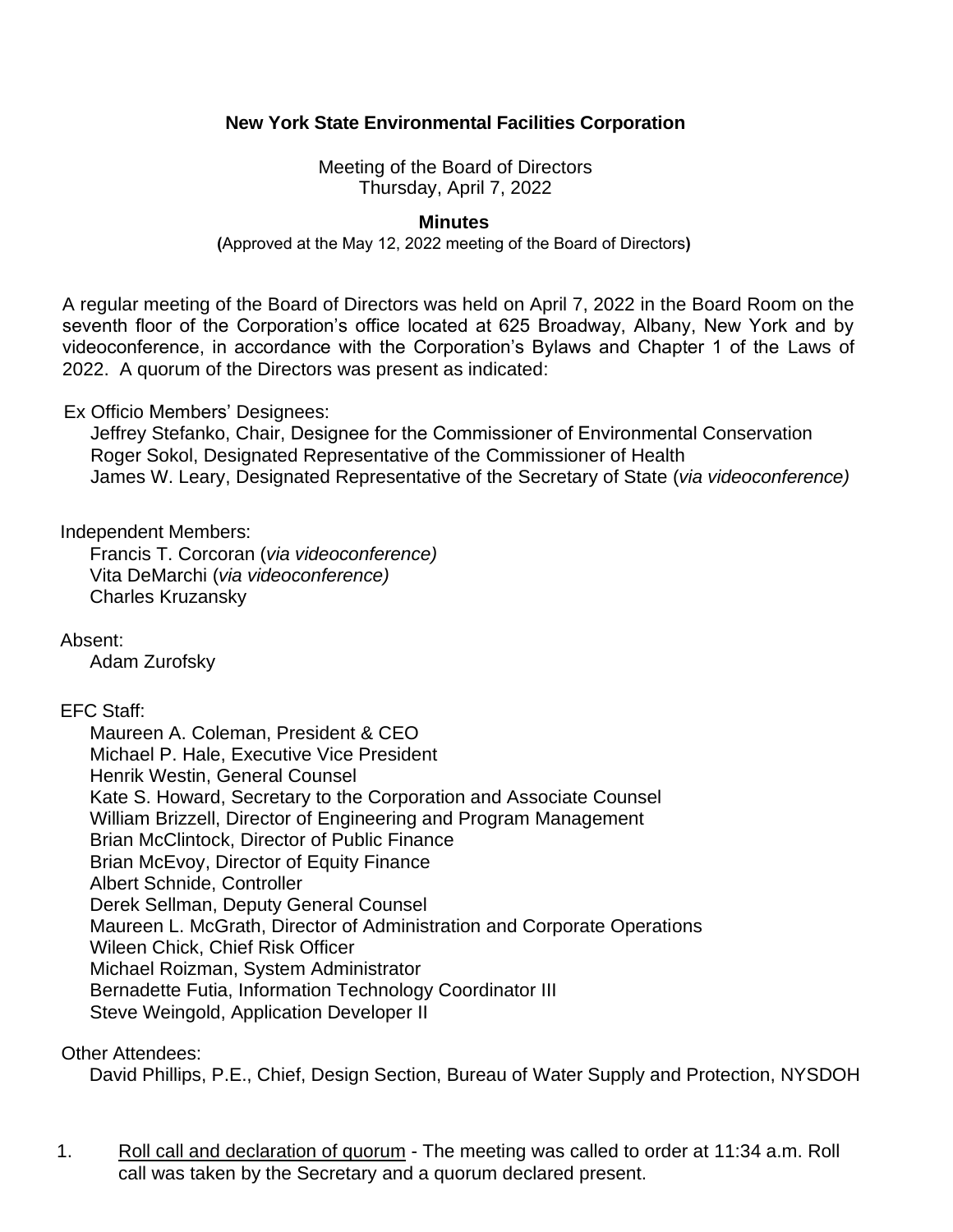- Approval of the Draft Minutes from the March 10, 2022 Board Meeting Upon motion by Mr. Sokol and seconded by Mr. Leary, the minutes from the March 10, 2022 meeting were approved by the voting directors. Mr. Corcoran abstained from voting as he was not 2. present at the March 10, 2022 meeting.
- Report of the Chair The Chair had nothing to report. 3.
- 4. President's Report
	- Ms. Coleman provided a brief update on implementation of the Bipartisan Infrastructure Law.
	- • Mr. McClintock provided an overview of the Series 2022A (NYCMWFA) pricing and pending closing.
- Committee Reports The Audit Committee met on April 7, 2022 prior to the Board meeting. 5. Committee Chair, Mr. Kruzansky provided the following report on the meeting.
	- The Committee approved the draft minutes from the December 9, 2021 meeting.
	- • Representatives from KPMG LLP presented the 2022 audit plan and strategy for the fiscal year ended March 31, 2022.
- 6. Unfinished Business- No Unfinished Business
- 7. Resolutions

## **Resolution No. 2905**

 Following its introduction by the Secretary, Mr. Leary moved for adoption of the resolution and the motion was seconded by Mr. Corcoran. Discussion ensued and the following resolution was adopted unanimously and made part of the minutes:

#### **A RESOLUTION OF THE NEW YORK STATE ENVIRONMENTAL FACILITIES CORPORATION MAKING CERTAIN DETERMINATIONS AND AUTHORIZING CERTAIN ACTIONS IN CONNECTION WITH THE DRINKING WATER STATE REVOLVING FUND AND AUTHORIZING FINANCIAL ASSISTANCE PAYMENTS TO CERTAIN MUNICIPALITIES TO FUND ELIGIBLE DRINKING WATER PROJECTS FROM FUNDS APPROPRIATED FOR WATER INFRASTRUCTURE IMPROVEMENT PROJECTS**

## **Resolution No. 2906**

 Following its introduction by the Secretary, Mr. Kruzansky moved for adoption of the resolution and the motion was seconded by Mr. Sokol. Discussion ensued and the following resolution was adopted unanimously and made part of the minutes:

 **A RESOLUTION OF THE NEW YORK STATE ENVIRONMENTAL FACILITIES CORPORATION MAKING CERTAIN DETERMINATIONS AND AUTHORIZING CERTAIN ACTIONS IN CONNECTION WITH THE CLEAN WATER STATE REVOLVING FUND AND AUTHORIZING FINANCIAL ASSISTANCE PAYMENTS TO CERTAIN MUNICIPALITIES TO FUND ELIGIBLE CLEAN WATER PROJECTS FROM FUNDS APPROPRIATED FOR WATER INFRASTRUCTURE IMPROVEMENT PROJECTS**